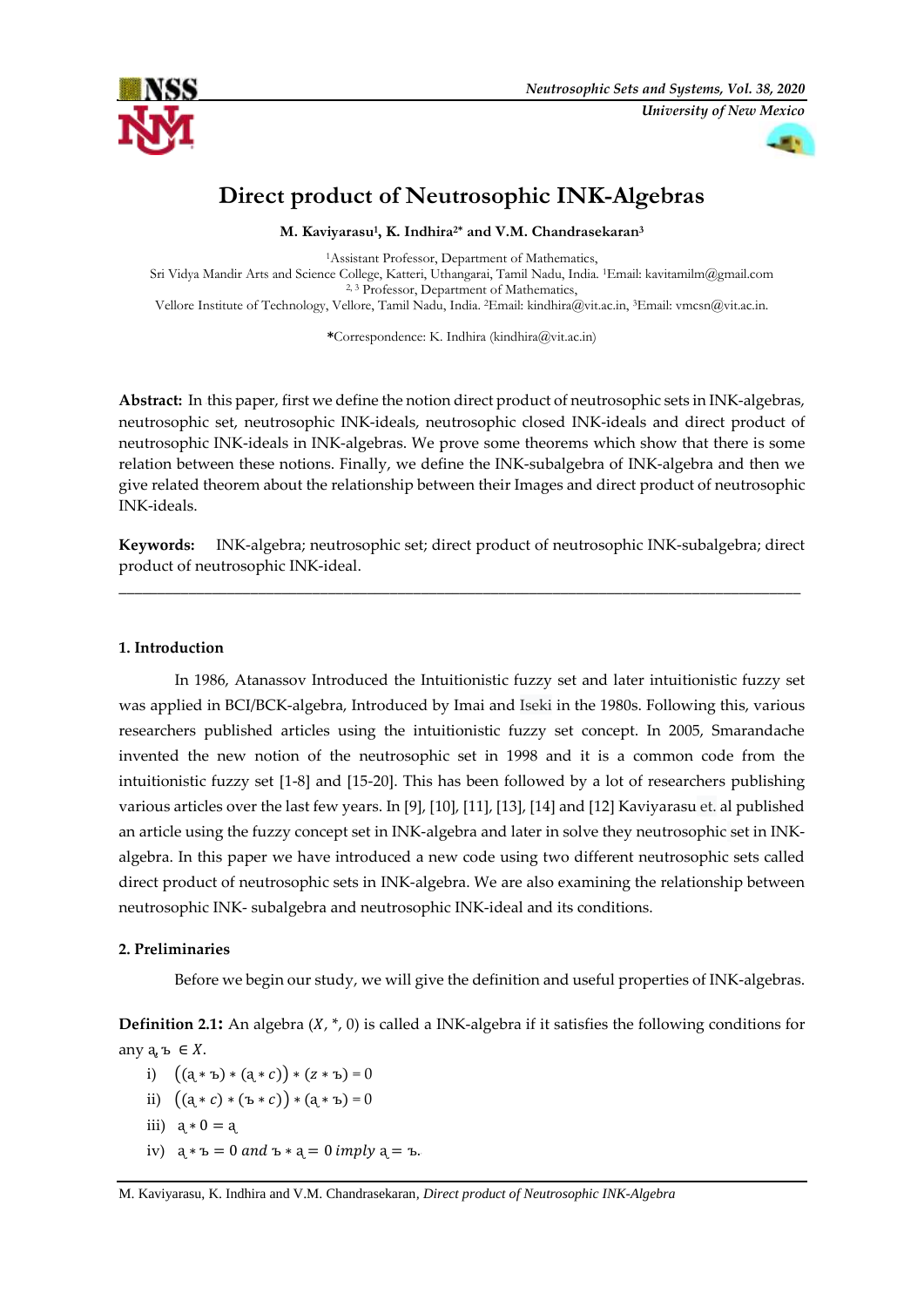where "\*" is a binary operation and the "0" is a constant of *X*.

**Definition 2.2:** A non-empty subset *S* of a INK-algebra  $(X, *$ , 0) is said to be a INK-subalgebra of *X*, if  $a \cdot b$  ∈ *S*, whenever  $a, b \in X$ .

**Definition 2.3:** Let  $(X, * , 0)$  be a INK-algebra. A nonempty subset *I* of *X* is called an ideal of *X* if it satisfies

i)  $0 \in I$ 

ii)  $a * b \in I$  and  $b \in I$  imply  $a \in I$  for all  $a, b \in X$ .

**Definition 2.4:** Let *I* be a non-empty subset of a INK- algebra *X*. Then *J* is called a INK-ideal of *X*, if

- i)  $0 \in I$
- ii)  $((c * a) * (c * b)) \in \mathfrak{l}$  and  $b \in \mathfrak{l}$  imply  $a \in \mathfrak{l}$  for all  $a_a b, c \in X$ .

**Definition 2.5:** A neutrosophic set ∧ in a nonempty set X is a structure of the form

 $\Lambda = \{(X, \times^{\tau, \mathbb{L}, \mathbb{F}}(a)) | a \in X\}$ , where  $\star^{\tau}: X \to [0, 1]$  is a truth membership function  $\star^{\mathbb{L}}: X \to [0, 1]$  is a indeterminate membership function and  $\langle f : X \rangle$  = [0, 1] is a false membership function.

**Definition 2.6:** A neutrosophic set ∧ in X is called a neutrosophic INK-subalgebra of X if it satisfies the following conditions, for all  $a_n$ ,  $b \in X$ .

- i)  $\lambda^T$   $(a * b) \geq min \{ \lambda^T$   $(a), \lambda^T$   $(b) \}$
- ii)  $\lambda^{\{[\mathfrak{a} * \mathfrak{b} \mathfrak{b} \leq \max\{\lambda^{\{[\mathfrak{a}]}, \lambda^{\{[\mathfrak{b}]\}} \} \}$
- iii)  $\angle^F$  (а ∗ъ) ≥  $min\{\angle^F$  (а),  $\angle^F$  (ъ)}

**Definition 2.7<sup></sup>:** A neutrosophic set  $∧$  in  $X$  is called a neutrosophic ideal of  $X$  if it satisfies the following conditions, for all  $a, b \in X$ .

- i)  $\lambda^T(0) \ge \lambda^T(a)$ ,  $\lambda^T(0) \le \lambda^T(a)$  and  $\lambda^F(0) \ge \lambda^F(a)$
- ii)  $\lambda^T$  (a)  $\geq \min\{\lambda^T$  (a \* ъ),  $\lambda^T$  (ъ)}
- iii)  $\lambda^{\mathrm{I}}(a) \leq \max\{\lambda^{\mathrm{I}}(a * b), \lambda^{\mathrm{I}}(b)\}\$
- iv)  $\angle^{\mathbf{F}}(\mathbf{a}) \geq min\{\angle^{\mathbf{F}}(\mathbf{a} * \mathbf{b}), \angle^{\mathbf{F}}(\mathbf{b})\}.$

**Definition 2.8:** A neutrosophic set  $\wedge$  in *X* is called a neutrosophic INK-ideal of *X* if it satisfies the following conditions, for all  $a, b, z \in X$ .

- i)  $\lambda^T(0) \ge \lambda^T(a)$ ,  $\lambda^T(0) \le \lambda^T(a)$  and  $\lambda^F(0) \ge \lambda^F(a)$
- ii)  $\lambda^T$  (a)  $\geq min\{\lambda^T((c * a) * (c * b)), \lambda^T (b)\}\$
- iii)  $\lambda^{\{ }\; (a) \leq max\big\{ \lambda^{\{ }\big((c * a) * (c * b)\big), \lambda^{\{ }\}(b)\big\}}$
- iv)  $\lambda^{\text{F}}$  (a)  $\geq \min\{\lambda^{\text{F}} ((c * a) * (c * b)), \lambda^{\text{F}} (b)\}.$

#### **3. Direct product of Neutrosophic INK-subalgebra and INK-ideal**

**Definition 3.1:** Let  $Y$  and  $\lambda$  are two neutrosophic sets in INK-algebras  $X_1$  and  $X_2$ . The direct product of neutrosophic sets  $Y$  and  $\lambda$  is defined by  $Y \times \lambda = \langle \lambda^{T, \varphi} \rangle^T$  and defined by

i)  $\lambda^{\mathsf{T}}(\gamma \times \lambda)$  (a<sub>v</sub> ъ) = min { $\lambda^{\mathsf{T}}(\gamma)$  (a),  $\lambda^{\mathsf{T}}(\lambda)$  (ъ)} ii)  $\lambda^{i}$ <sub>(Y  $\times$   $\lambda$ ) (a<sub>v</sub> b) = max { $\lambda^{i}$ <sub>Y</sub> (a),  $\lambda^{i}$ <sub>A</sub> (b)}</sub> iii)  $\chi^{\mathbf{F}}$ <sub>(Y X A</sub>) (a<sub>u</sub> ъ) = min { $\chi^{\mathbf{F}}$ <sub>Y</sub> (a),  $\chi^{\mathbf{F}}$ <sub>A</sub> (ъ)} For all  $a, b \in X$ .

**Definition 3.2:** A neutrosophic sets  $Y \times \lambda = \langle \lambda^{T, \lambda} \rangle^T$  of  $X_1$  and  $X_2$  is called direct product of neutrosophic INK-subalgebra of  $X_1 \times X_2$ , if

i)  $\lambda^{T}(y \times \lambda)((a_{1}, b_{1}) * (a_{2}, b_{2})) \ge min \{ \lambda^{T}(y \times \lambda)(a_{1}, b_{1}), \lambda^{T}(y \times \lambda)(a_{2}, b_{2}) \}$ ii)  $\chi^{\{1\}}_{(\gamma \times \lambda)} ((a_1, b_1) * (a_2, b_2)) \le max \{ \chi^{\{1\}}_{(\gamma \times \lambda)} (a_1, b_1), \chi^{\{1\}}_{(\gamma \times \lambda)} (a_2, b_2) \}$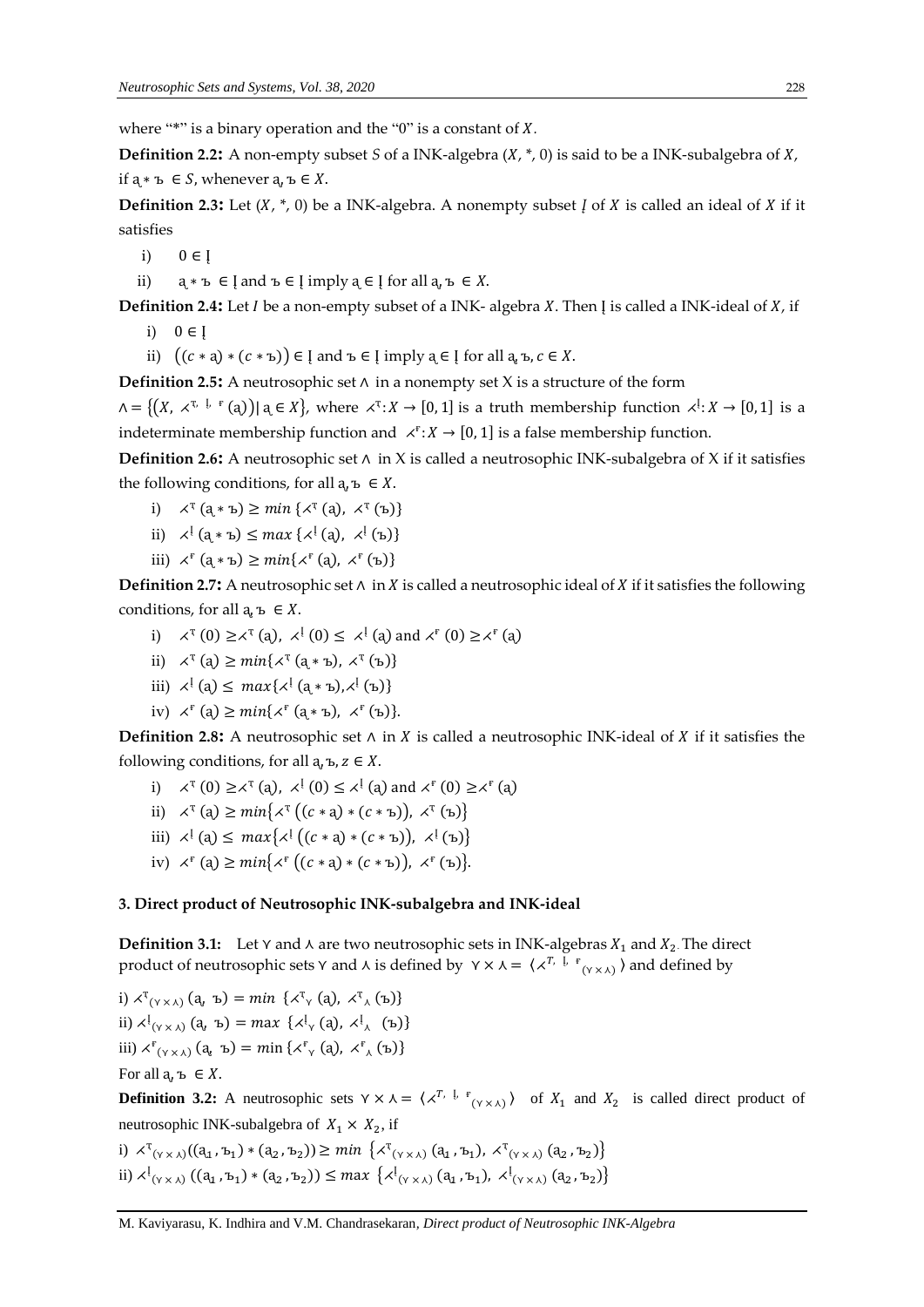iii)  $\chi^{\text{F}}_{(\gamma \times \lambda)}((a_1, b_1) * (a_2, b_2)) \ge \min \left\{ \chi^{\text{F}}_{(\gamma \times \lambda)} (a_1, b_1), \chi^{\text{F}}_{(\gamma \times \lambda)} (a_2, b_2) \right\}$ for all  $a, b \in X$ .

**Definition 3.3:** A neutrosophic sets  $Y \times \lambda = \langle X^{T, \lambda} \cdot \mathbf{F}_{(Y \times \lambda)} \rangle$  of  $X_1$  and  $X_2$  is called direct product of neutrosophic INK-ideal of  $X_1 \times X_2$ , if

i)  $\lambda^{\mathsf{T}}(\mathsf{y} \times \mathsf{x})$  (0,0)  $\geq \lambda^{\mathsf{T}}(\mathsf{y} \times \mathsf{x})$  (a<sub>u</sub> b) ii)  $\lambda^{\lceil}$  (γ ×  $\lambda$ ) (0, 0) ≤  $\lambda^{\lceil}$  (γ ×  $\lambda$ ) (a, ъ) iii)  $\chi^{\text{F}}$ <sub>(Y × ∧)</sub> (0, 0) ≥  $\chi^{\text{F}}$ <sub>(Y × ∧)</sub> (а, ъ)  $\text{div}) \times^{\mathsf{T}} (\mathsf{v} \times \mathsf{x}) \left( \mathsf{q}_1, \mathsf{b}_1 \right) \ge \min \left\{ \times^{\mathsf{T}} (\mathsf{v} \times \mathsf{x}) \left( ((\mathsf{a}_3, \mathsf{b}_3) * (\mathsf{a}_1, \mathsf{b}_1)) * ((\mathsf{a}_3, \mathsf{b}_3) * (\mathsf{a}_2, \mathsf{b}_2)) \right), \times^{\mathsf{T}} (\mathsf{v} \times \mathsf{x}) \left( \mathsf{a}_2, \mathsf{b}_2 \right) \right\}$ v)  $\lambda^{\{(\gamma_{\times\lambda})\}}(a_1, b_1) \leq max \{ \lambda^{\{(\gamma_{\times\lambda})\}}((a_3, b_3) * (a_1, b_1)) * ((a_3, b_3) * (a_2, b_2))), \lambda^{\{(\gamma_{\times\lambda})\}}(a_2, b_2) \}$ vi)  $\chi^{\text{F}}_{(\gamma \times \lambda)}(a_1, b_1) \ge \min \left\{ \chi^{\text{F}}_{(\gamma \times \lambda)}((a_3, b_3) * (a_1, b_1)) * ((a_3, b_3) * (a_2, b_2)) \right\}, \chi^{\text{F}}_{(\gamma \times \lambda)}(a_2, b_2) \right\}$ for all a,  $b \in X$ .

**Definition 3.4:** A neutrosophic sets  $Y \times \lambda = \langle \lambda^{T, \downarrow} \cdot \mu_{(Y \times \lambda)} \rangle$  of  $X_1$  and  $X_2$  is called direct product of neutrosophic closed INK-ideal of  $X_1 \times X_2$ , if it satisfies (Def 3.3 iv, v, vi) the following condition

i)  $\lambda^{\mathrm{T}}_{(\gamma \times \lambda)}(0,0) * (a_{\nu} b) \geq \lambda^{\mathrm{T}}_{(\gamma \times \lambda)}(a_{\nu} b)$ ii)  $\lambda^{[}(\gamma \times \lambda)$  (0,0) \* (а,ъ) ≤  $\lambda^{[}(\gamma \times \lambda)$  (а,ъ) iii)  $\langle X^F(x), \chi \rangle$  (0, 0) \* (а, ъ) ≥  $\langle X^F(x), \chi \rangle$  (а, ъ), for all x,  $y \in X$ .

**Theorem 3.5:** Let  $Y$  and  $\lambda$  be two neutrosophic INK-subalgebras of  $X_1$  and  $X_2$ . Then  $Y \times \lambda =$  $\langle \chi^{T, \mathrm{L} + \mathrm{F}}_{(\mathrm{Y} \times \mathrm{A})} \rangle$  is a neutrosophic INK-subalgebra of  $X_1 \times X_2$ .

Proof. For any 
$$
(a_1, b_1), (a_2, b_2) \in X_1 \times X_2
$$
. Then  
\n
$$
\begin{aligned}\n&\times^T_{(\gamma \times \lambda)}((a_1, b_1) * (a_2, b_2)) = \times^T_{(\gamma \times \lambda)}((a_1 * a_2), (b_1 * b_2)) \\
&= \min\{\n&\times^T_{\gamma}((a_1 * a_2), \times^T_{\lambda} (b_1 * b_2))\} \\
&\geq \min\{\min\{\n&\times^T_{\gamma} (a_1), \times^T_{\gamma} (a_2)\}, \min\{\n&\times^T_{\lambda} (b_1), \times^T_{\lambda} (b_2)\} \\
&= \min\{\min\{\n&\times^T_{\gamma} (a_1), \times^T_{\lambda} (b_1)\}, \min\{\n&\times^T_{\gamma} (a_2), \times^T_{\lambda} (b_2)\} \\
&\leq \min\{\min\{\n&\times^T_{\gamma \times \lambda)}((a_1, b_1) * (a_2, b_2))\} \geq \min\{\n&\times^T_{(\gamma \times \lambda)}(a_1, b_1), \times^T_{(\gamma \times \lambda)}(a_2, b_2)\},\n\end{aligned}
$$

$$
\lambda^{I}(y \times \lambda)((a_{1}, b_{1}) * (a_{2}, b_{2})) = \lambda^{I}(y \times \lambda)((a_{1} * a_{2}), (b_{1} * b_{2}))
$$
\n
$$
= max \{ \lambda^{I}(((a_{1} * a_{2}), \lambda^{I}(b_{1} * b_{2})))
$$
\n
$$
\leq max \{ max \{ \max \{ \lambda^{I}(((a_{1}), \lambda^{I}(a_{1}), \lambda^{I}(a_{2})), \max \{ \lambda^{I}(((b_{1}), \lambda^{I}(b_{2})) \} \}
$$
\n
$$
= max \{ \max \{ \lambda^{I}(((b_{1}), \lambda^{I}(a_{1}), \lambda^{I}(b_{1})), \max \{ \lambda^{I}(((b_{2}), \lambda^{I}(b_{2}))) \} \}
$$
\n
$$
\lambda^{I}(y \times \lambda)((a_{1}, b_{1}) * (a_{2}, b_{2})) \leq max \{ \lambda^{I}(y \times \lambda)(a_{1}, b_{1}), \lambda^{I}(y \times \lambda)(a_{2}, b_{2}) \}
$$
\nAnd\n
$$
\lambda^{F}(y \times \lambda)((a_{1}, b_{1}) * (a_{2}, b_{2})) = \lambda^{F}(y \times \lambda)((a_{1} * a_{2}), (b_{1} * b_{2}))
$$
\n
$$
= min \{ \lambda^{F}(((a_{1} * a_{2}), \lambda^{F}(b_{1} * b_{2}))) \}
$$
\n
$$
\geq min \{ min \{ \lambda^{F}(((a_{1}), \lambda^{F}(a_{2})), min \{ \lambda^{F}(((b_{1}), \lambda^{F}(b_{2}))) \} \}
$$
\n
$$
= min \{ min \{ \lambda^{F}(((b_{1}), \lambda^{F}(a_{2}), \lambda^{F}(b_{2})), \min \{ \lambda^{F}(((b_{2}), \lambda^{F}(b_{2}))) \} \}
$$
\n
$$
\lambda^{F}(y \times \lambda)((a_{1}, b_{1}) * (a_{2}, b_{2})) \geq min \{ \lambda^{F}(y \times \lambda)(a_{1}, b_{1}), \lambda^{F}(y \times \lambda)(a_{2}, b_{2}) \}.
$$
\nHence,  $y \times \lambda = \{ \lambda^{T} \lambda^{I}(((b_{1}), \lambda^{I}(b_{2}))) \} \in \mathbb{R}$ 

**Theorem 3.6:** Let  $\gamma$  and  $\lambda$  be two neutrosophic INK-ideals of  $X_1$  and  $X_2$ . Then  $\gamma \times \lambda =$  $\langle \times^{T, \mathrm{I}, \mathrm{F}}_{\varphi} (Y \times \lambda) \rangle$ 

M. Kaviyarasu, K. Indhira and V.M. Chandrasekaran*, Direct product of Neutrosophic INK-Algebra*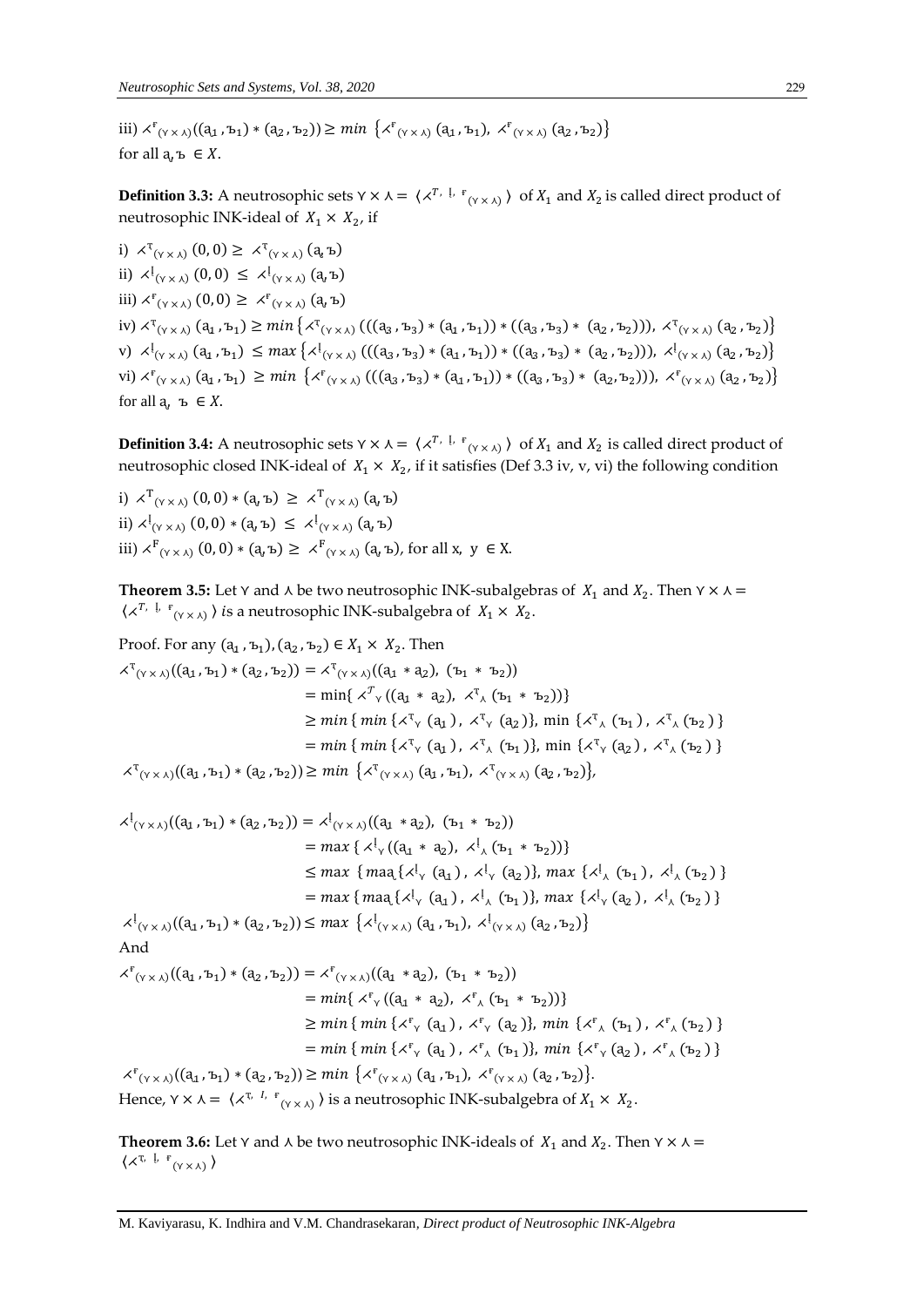is a neutrosophic INK-ideal of  $X_1 \times X_2$ . Proof. For any  $(a_1, a_2, a_3)$  and  $(b_1, b_2, b_3) \in X_1 \times X_2$ . Then  $\chi^{\mathsf{T}}_{(\gamma \times \lambda)}(0, 0) = min \{ \chi^{\mathsf{T}}_{\gamma}(0), \chi^{\mathsf{T}}_{\lambda}(0) \}$  $\geq min \{ \langle x^T \rangle (a), \langle x^T \rangle (b) \}$  $=\rightthreetimes^{\mathsf{T}}_{(\forall \times \wedge)} (\mathsf{a}, \mathsf{b}),$  $\chi^{\{t_{(\gamma \times \lambda)}(0, 0) = max\}}\left\{\chi^{\{t_{\gamma}(0), \chi^{\{t_{\lambda}(0)}\}}\right\}$  $\leq$  max { $\langle \lambda_1^{\mathfrak{t}}(a), \lambda_2^{\mathfrak{t}}(b) \rangle$  $=\ \times^{\mathfrak{t}}_{(\gamma \times \lambda)}$  (а, ъ),

And

$$
\begin{aligned} \n\mathbf{A}^{\mathbf{F}}(\mathbf{y} \times \mathbf{A}) \, (0, \ 0) &= \min \left\{ \mathbf{A}^{\mathbf{F}}(\mathbf{y}) \, , \ \mathbf{A}^{\mathbf{F}}(\mathbf{0}) \right\} \\ \n&\geq \min \left\{ \mathbf{A}^{\mathbf{F}}(\mathbf{a}), \ \mathbf{A}^{\mathbf{F}}(\mathbf{b}) \right\} \\ \n&= \mathbf{A}^{\mathbf{F}}(\mathbf{y} \times \mathbf{A}) \, ( \mathbf{a}, \ \mathbf{b} ). \n\end{aligned}
$$

Now  $(a_1, a_2, a_3)$  and  $(b_1, b_2, b_3) \in X_1 \times X_2$ .  $\chi^{T}(\gamma \times \chi)(a_1, b_1) = \min \{ \chi^{T}(\chi_{1}), \chi^{T}(\chi_{1}) \}$  $\geq min\$  {  $min\$ {  $\chi^{\text{T}}_{\text{Y}}$  (( $a_3 * a_1$ ) \* (( $a_3 * a_2$ )),  $\chi^{\text{T}}_{\text{Y}}$  ( $a_2$ )},  $min\$ { $\chi^{\text{T}}_{\text{A}}$  ( $(a_3 * b_1) *$  (( $b_3 * b_2$ )),  $\chi^{\text{T}}_{\text{A}}$  ( $b_2$ )}}  $= min \{ min \{ \lambda^T \gamma \ ((a_3 * a_1) * ((a_3 * a_2)), \lambda^T \gamma \ ((b_3 * b_1) * ((b_3 * b_2))\}, min \ {\lambda^T \gamma \ (a_2), \lambda^T \gamma \ (b_2)\} \}$  $= min \{ \lambda^{T}(y \times \lambda) \ ((a_3, b_3) * ((a_1, b_1)), ((a_3, b_3) * ((a_2, b_2)), \lambda^{T}(y \times \lambda) (a_2, b_2) \})$  $\chi^{\{t_{(\gamma \times \lambda)}((a_1, b_1)) = max\} \{\chi^{\{t_{\gamma}(a_1), \chi^{\{t_{\lambda}(b_1)}\}}\}}$  $\leq$  max {  $max \{ \lambda^l y \ ((a_3 * a_1) * ((a_3 * a_2)) \, , \, \lambda^l y \ (a_2) \},$  max  $\{ \lambda^l x \ ((b_3 * b_1) * ((b_3 * b_2)) \, , \, \lambda^l x \ (b_2) \} \}$  $=$  max { max {  $\chi$ <sup>[</sup><sub>Y</sub> ((a<sub>3</sub> \* a<sub>1</sub>) \* ((a<sub>3</sub> \* a<sub>2</sub>)),  $\chi$ <sup>[</sup><sub>A</sub> ((ъ<sub>3</sub> \* ъ<sub>1</sub>) \* ((ъ<sub>3</sub> \* ъ<sub>2</sub>))}, max {  $\chi$ <sup>[</sup><sub>Y</sub> (a<sub>2</sub>),  $\chi$ <sup>[</sup><sub>A</sub> (ъ<sub>2</sub>)}}  $= max \{ \lambda^{\{t_{(\gamma \times \lambda)} \}} ((a_3, b_3) * ((a_4, b_1)), ((a_3, b_3) * ((a_2, b_2)), \lambda^{\{t_{(\gamma \times \lambda)} (a_2, b_2)\}}),$ And  $\chi^{\rm F}$ <sub>(Y X A</sub>) ((a<sub>1</sub>, b<sub>1</sub>) = m[n {  $\chi^{\rm F}$ <sub>y</sub>(a<sub>1</sub>),  $\chi^{\rm F}$ <sub>A</sub> (b<sub>1</sub>)}  $\geq min \{ min \{ \lambda^r \setminus ((a_3 * a_1) * ((a_3 * a_2)), \lambda^r \setminus (a_2) \}, min \{ \lambda^r \setminus ((b_3 * b_1) * ((b_3 * b_2)), \lambda^r \setminus (b_2) \} \}$  $= min \{ min \{ \lambda^{\mathsf{F}}_1 \ ( (a_3 * a_1) * ((a_3 * a_2)), \lambda^{\mathsf{F}}_1 \ ( (b_3 * b_1) * ((b_3 * b_2)) \}, min \{ \lambda^{\mathsf{F}}_1 \ (a_2), \lambda^{\mathsf{F}}_1 \ (b_2) \} \}$  $= min \left\{ \lambda^{\mathsf{F}}_{(\gamma \times \lambda)} \left( (a_3, b_3) * ((a_1, b_1)), ((a_3, b_3) * ((a_2, b_2)), \lambda^{\mathsf{F}}_{(\gamma \times \lambda)} (a_2, b_2) \right) \right\}$ 

Hence,  $\gamma \times \lambda = \langle \lambda^{\tau, \dagger}, \frac{\Gamma}{\gamma} \gamma \rangle$  is a neutrosophic INK-ideal of  $X_1 \times X_2$ .

**Theorem 3.7:** Let  $\gamma$  and  $\lambda$  be two neutrosoph<sub>[c</sub> closed INK-ideals of  $X_1$  and  $X_2$ . Then  $\gamma \times \lambda =$  $\langle \times^{T, \mathbb{L}^r} f_{(\forall \times \mathcal{A})} \rangle$  is a neutrosophic closed INK-ideal of  $X_1 \times X_2$ .

Proof. By using the theorem 3.6.  $Y \times \lambda = \langle \lambda^{T, \varphi} \rangle$  is a neutrosophic INK-ideal of  $X_1 \times X_2$ . Now for any  $a_n b \in X_1 \times X_2$ , then

$$
\begin{aligned}\n&\times^{\mathrm{T}}(y \times \lambda) \left(0,0\right) * \left(\mathbf{a},\mathbf{b}\right) &= \times^{\mathrm{T}}(y \times \lambda) \left((0 \ast \mathbf{a}), (0 \ast \mathbf{b})\right) \\
&= \min \left\{ \times^{\mathrm{T}}( \left(0 \ast \mathbf{a}\right), \times^{\mathrm{T}}(0 \ast \mathbf{b})\right)\right\} \\
&\geq \min \left\{ \times^{\mathrm{T}}( \left(0 \ast \mathbf{a}\right), \times^{\mathrm{T}}( \left(0 \ast \mathbf{b}\right))\right\}, \\
&\times^{\mathrm{I}}(y \times \lambda) \left(0,0\right) * \left(\mathbf{a},\mathbf{b}\right) &= \times^{\mathrm{I}}(y \times \lambda) \left((0 \ast \mathbf{a}), (0 \ast \mathbf{b})\right) \\
&= \max \left\{ \times^{\mathrm{I}}( \left(0 \ast \mathbf{a}\right), \times^{\mathrm{I}}( \left(0 \ast \mathbf{b}\right))\right\} \\
&\leq \max \left\{ \times^{\mathrm{I}}( \left(0 \ast \mathbf{a}\right), \times^{\mathrm{I}}( \left(0 \ast \mathbf{b}\right))\right\} \\
&\leq \max \left\{ \times^{\mathrm{I}}( \left(0,0\right), \times^{\mathrm{I}}( \left(0\right))\right\} \\
&\leq \max \left\{ \times^{\mathrm{I}}( \left(0,0\right), \times^{\mathrm{I}}( \left(0\right))\right\} \\
&\leq \max \left\{ \times^{\mathrm{I}}( \left(0,0\right), \times^{\mathrm{I}}( \left(0\right))\right\} \\
&\leq \max \left\{ \times^{\mathrm{I}}( \left(0,0\right), \times^{\mathrm{I}}( \left(0\right))\right\} \\
&\leq \max \left\{ \times^{\mathrm{I}}( \left(0,0\right), \times^{\mathrm{I}}( \left(0\right))\right\} \\
&\leq \max \left\{ \times^{\mathrm{I}}( \left(0,0\right), \times^{\mathrm{I}}( \left(0\right))\right\} \\
&\leq \max \left\{ \times^{\mathrm{I}}( \left(0,0\right), \times^{\mathrm{I}}( \left(0\right))\right\} \\
&\leq
$$

$$
\begin{aligned} \n\mathcal{L}^{\mathbf{F}}(\mathbf{y} \times \mathbf{y}) \, (0,0) \ast (\mathbf{a}, \mathbf{b}) &= \mathcal{L}^{\mathbf{F}}(\mathbf{y} \times \mathbf{y}) \, ((0 \ast \mathbf{a}), (0 \ast \mathbf{b})) \\ \n&= \min \, \{ \, \mathcal{L}^{\mathbf{F}}(\mathbf{y} \, (\mathbf{0} \ast \mathbf{a}), \, \mathcal{L}^{\mathbf{F}}(\mathbf{y} \, (\mathbf{0} \ast \mathbf{b})) \} \\ \n&\geq \min \, \{ \, \mathcal{L}^{\mathbf{F}}(\mathbf{a}), \, \mathcal{L}^{\mathbf{F}}(\mathbf{b}) \} \, , \n\end{aligned}
$$

M. Kaviyarasu, K. Indhira and V.M. Chandrasekaran*, Direct product of Neutrosophic INK-Algebra*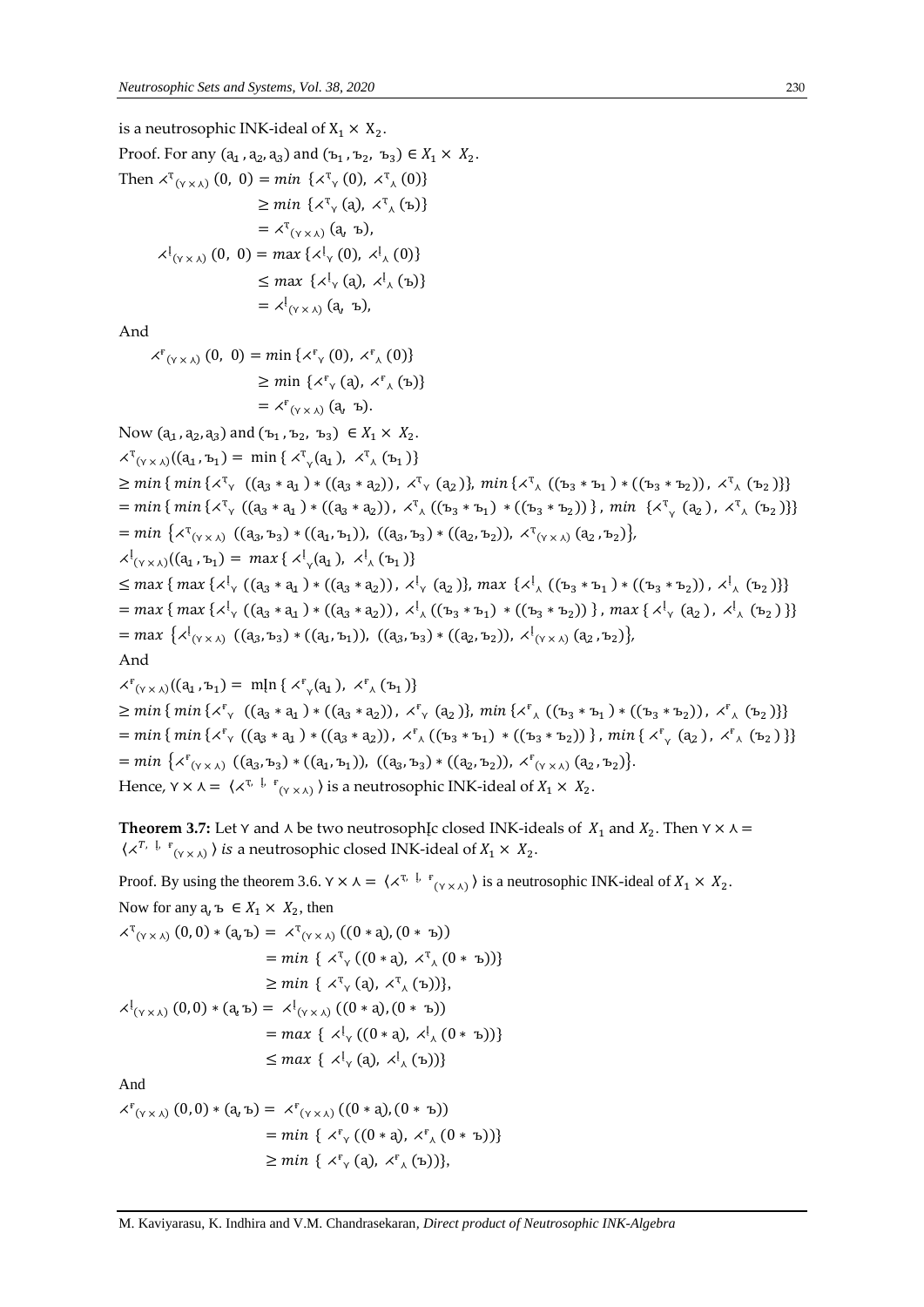Hence,  $\gamma \times \lambda = \langle \lambda^{\tau, \mathrm{I}, \mathrm{F}}_{(\gamma \times \lambda)} \rangle$  is a neutrosophic closed INK-ideal of  $X_1 \times X_2$ .

**Theorem 3.8:** Let  $Y$  and  $\lambda$  be two neutrosophic INK-ideals of  $X_1$  and  $X_2$ . Then

 $\gamma \times \lambda = \langle \chi^{\text{T, I, I}} \, \cdot \, \cdot \, \cdot \, \overline{\chi}^{\text{T, I, I}} \, \cdot \, \cdot \, \cdot \, \cdot \, \rangle$  is a neutrosophic INK-ideal of  $X_1 \times X_2$ . Proof. Since by theorem 3.7,  $Y \times \lambda = \langle \lambda^{T, I, F} (Y \times \lambda) \rangle$  is a neutrosophic INK-ideal of  $X_1 \times X_2$ . Then,

$$
\begin{aligned}\n&\times^{\mathsf{T}}(v \times \lambda) \ (0,0) \geq \ \times^{\mathsf{T}}(v \times \lambda) \ (a, \mathbf{b}) \\
1 - \mathbf{\mathsf{A}}^{\mathsf{T}}(v \times \lambda) \ (0,0) \geq 1 - \mathbf{\mathsf{A}}^{\mathsf{T}}(v \times \lambda) \ (a, \mathbf{b}) \\
&\times^{\mathsf{T}}(v \times \lambda) \ (0,0) \leq \overline{\mathsf{A}}^{\mathsf{T}}(v \times \lambda) \ (a, \mathbf{b}), \\
&\times^{\mathsf{I}}(v \times \lambda) \ (0,0) \leq \ \mathbf{\mathsf{A}}^{\mathsf{I}}(v \times \lambda) \ (a, \mathbf{b}) \\
1 - \mathbf{\mathsf{A}}^{\mathsf{I}}(v \times \lambda) \ (0,0) \leq 1 - \mathbf{\mathsf{A}}^{\mathsf{I}}(v \times \lambda) \ (a, \mathbf{b}) \\
&\times^{\mathsf{I}}(v \times \lambda) \ (0,0) \geq \overline{\mathsf{A}}^{\mathsf{T}}(v \times \lambda) \ (a, \mathbf{b})\n\end{aligned}
$$

And

$$
\begin{aligned}\n&\times^{\mathbf{F}}_{(\gamma \times \lambda)}(0,0) \geq \times^{\mathbf{F}}_{(\gamma \times \lambda)}(\mathbf{a},\mathbf{b}) \\
1 - \times^{\mathbf{F}}_{(\gamma \times \lambda)}(0,0) \geq 1 - \times^{\mathbf{F}}_{(\gamma \times \lambda)}(\mathbf{a},\mathbf{b}) \\
&\overline{\times}^{\mathbf{F}}_{(\gamma \times \lambda)}(0,0) \leq \overline{\times}^{\mathbf{F}}_{(\gamma \times \lambda)}(\mathbf{a},\mathbf{b}).\n\end{aligned}
$$

Now  $(a_1, a_2, a_3)$ ,  $(b_1, b_2, b_3) \in X_1 \times X_2$ .

 $\pi_{(\gamma \times \lambda)}(a_1, b_1) \ge \min \left\{ \pi_{(\gamma \times \lambda)}((a_3, b_3) * ((a_1, b_1)) * ((a_3, b_3) * ((a_2, b_2)), \pi_{(\gamma \times \lambda)}(a_2, b_2)) \right\}$  $1 - \lambda^{T}(\gamma \times \lambda)} (a_1, b_1) \ge 1 - \min \left\{ \lambda^{T}(\gamma \times \lambda)} ((a_3, b_3) * ((a_1, b_1)) * ((a_3, b_3) * ((a_2, b_2)), \lambda^{T}(\gamma \times \lambda) (a_2, b_2)) \right\}$  $\overline{\lambda}$ <sup>T</sup><sub>(Y × A</sub>) (**a**<sub>0</sub> **b**)  $\leq$  max  $\left\{1 - \lambda^T_{(Y \times \lambda)} ((a_3, b_3) * ((a_1, b_1)) * ((a_3, b_3) * ((a_2, b_2)), 1 - \lambda^T_{(Y \times \lambda)} (a_2, b_2))\right\}$  $\overline{\lambda}^T(\gamma \times \lambda)}$  ( $a_a b$ )  $\leq max \{ \overline{\lambda}^T(\gamma \times \lambda)} ((a_3, b_3) * ((a_1, b_1)) * ((a_3, b_3) * ((a_2, b_2)), \overline{\lambda}^T(\gamma \times \lambda)}(a_2, b_2)) \}$ 

$$
\begin{split}\n&\lambda^{\left[1\right]}_{(\gamma\times\lambda)}(a_{1},b_{1}) \leq \max\left\{\lambda^{\left[1\right]}_{(\gamma\times\lambda)}((a_{3},b_{3}) * ((a_{1},b_{1})) * ((a_{3},b_{3}) * ((a_{2},b_{2})), \lambda^{\left[1\right]}_{(\gamma\times\lambda)}(a_{2},b_{2}))\right\} \\
&1 - \lambda^{\left[1\right]}_{(\gamma\times\lambda)}(a_{1},b_{1}) \leq 1 - \max\left\{\lambda^{\left[1\right]}_{(\gamma\times\lambda)}((a_{3},b_{3}) * ((a_{1},b_{1})) * ((a_{3},b_{3}) * ((a_{2},b_{2})), \lambda^{\left[1\right]}_{(\gamma\times\lambda)}(a_{2},b_{2}))\right\} \\
&\bar{\lambda}^{\left[1\right]}_{(\gamma\times\lambda)}(a_{1}b) \geq \min\left\{1 - \lambda^{\left[1\right]}_{(\gamma\times\lambda)}((a_{3},b_{3}) * ((a_{1},b_{1})) * ((a_{3},b_{3}) * ((a_{2},b_{2})), 1 - \lambda^{\left[1\right]}_{(\gamma\times\lambda)}(a_{2},b_{2})\right\} \\
&\bar{\lambda}^{\left[1\right]}_{(\gamma\times\lambda)}(a_{1}b) \geq \min\left\{\bar{\lambda}^{\left[1\right]}_{(\gamma\times\lambda)}((a_{3},b_{3}) * ((a_{1},b_{1})) * ((a_{3},b_{3}) * ((a_{2},b_{2})), \bar{\lambda}^{\left[1\right]}_{(\gamma\times\lambda)}(a_{2},b_{2})\right\}\n\end{split}
$$

 $\pi^F(x \times \lambda)$   $(a_1, b_1) \ge \min \{ \pi^F(x \times \lambda) \ ((a_3, b_3) * ((a_1, b_1)) * ((a_3, b_3) * ((a_2, b_2)), \pi^F(x \times \lambda) (a_2, b_2) \})$  $1 - \langle f_{(\gamma \times \lambda)}(a_1, b_1) \ge 1 - \min \{ \langle f_{(\gamma \times \lambda)}((a_3, b_3) * ((a_1, b_1)) * ((a_3, b_3) * ((a_2, b_2)), \langle f_{(\gamma \times \lambda)}(a_2, b_2) \} \rangle \}$  $\overline{\lambda}$   $f(x)$  (a<sub>3</sub>, b<sub>2</sub>)  $\leq$  max  $\left\{1 - \lambda^r(x) \left((a_3, b_3) * ((a_1, b_1)) * ((a_3, b_3) * ((a_2, b_2)) , 1 - \lambda^r(x) \right)\right\}$  $\overline{\lambda}^{r}(y \times \lambda)}$  (a<sub>i</sub> b)  $\leq max \{ \overline{\lambda}^{r}(y \times \lambda)} ((a_3, b_3) * ((a_1, b_1)) * ((a_3, b_3) * ((a_2, b_2)), \overline{\lambda}^{r}(y \times \lambda)(a_2, b_2)) \}$ Hence,  $\gamma \times \lambda = \langle \lambda^{T, I, F} (\gamma \times \lambda), \overline{\lambda}^{T, I, F} (\gamma \times \lambda) \rangle$  is a neutrosophic INK-ideal of  $X_1 \times X_2$ .

**Theorem 3.9:** Let  $Y \times \lambda = \langle X^{T, \lambda} \cdot \mathbf{F}_{(Y \times \lambda)} \rangle$  is a neutrosophic INK-ideal of  $X_1 \times X_2$ . Then

 $(\forall \times \lambda)^m = (\angle^T, \bot^F)_{(\forall \times \lambda)^m}$  is a neutrosophic INK-ideal of  $X_1 \times X_2$ . Proof. For any  $(a, b) \in X_1 \times X_2$ . Then  $\sigma_{(\gamma \times \lambda)}(0, 0) \geq \lambda^{\tau}(\gamma \times \lambda)}(a, b)$  $\{\lambda^{\mathrm{T}}_{(\gamma \times \lambda)}(0, 0)\}^m \geq \{\lambda^{\mathrm{T}}_{(\gamma \times \lambda)}(a, b)\}^m$  $\chi^{\mathrm{T}}_{(\gamma \times \lambda)}$   $(0, 0)^m \geq \chi^{\mathrm{T}}_{(\gamma \times \lambda)}$   $(a, b)^m$  $\chi^{\mathrm{T}}_{(\gamma \times \lambda)}$ т  $(0, 0) \geq \chi^{\mathrm{T}}_{(\gamma \times \lambda)}$ т  $(a, b)$  $\{\lambda^{\{(\gamma \times \lambda)\}}(0, 0)\}^m \leq \{\lambda^{\{(\gamma \times \lambda)\}}(a, b)\}^m$  $\langle \mathcal{A}^{\mathfrak{l}}_{(\mathsf{Y}\times\mathsf{A})}(0, 0)^m \leq \mathcal{A}^{\mathfrak{l}}_{(\mathsf{Y}\times\mathsf{A})}(a, b)^m \rangle$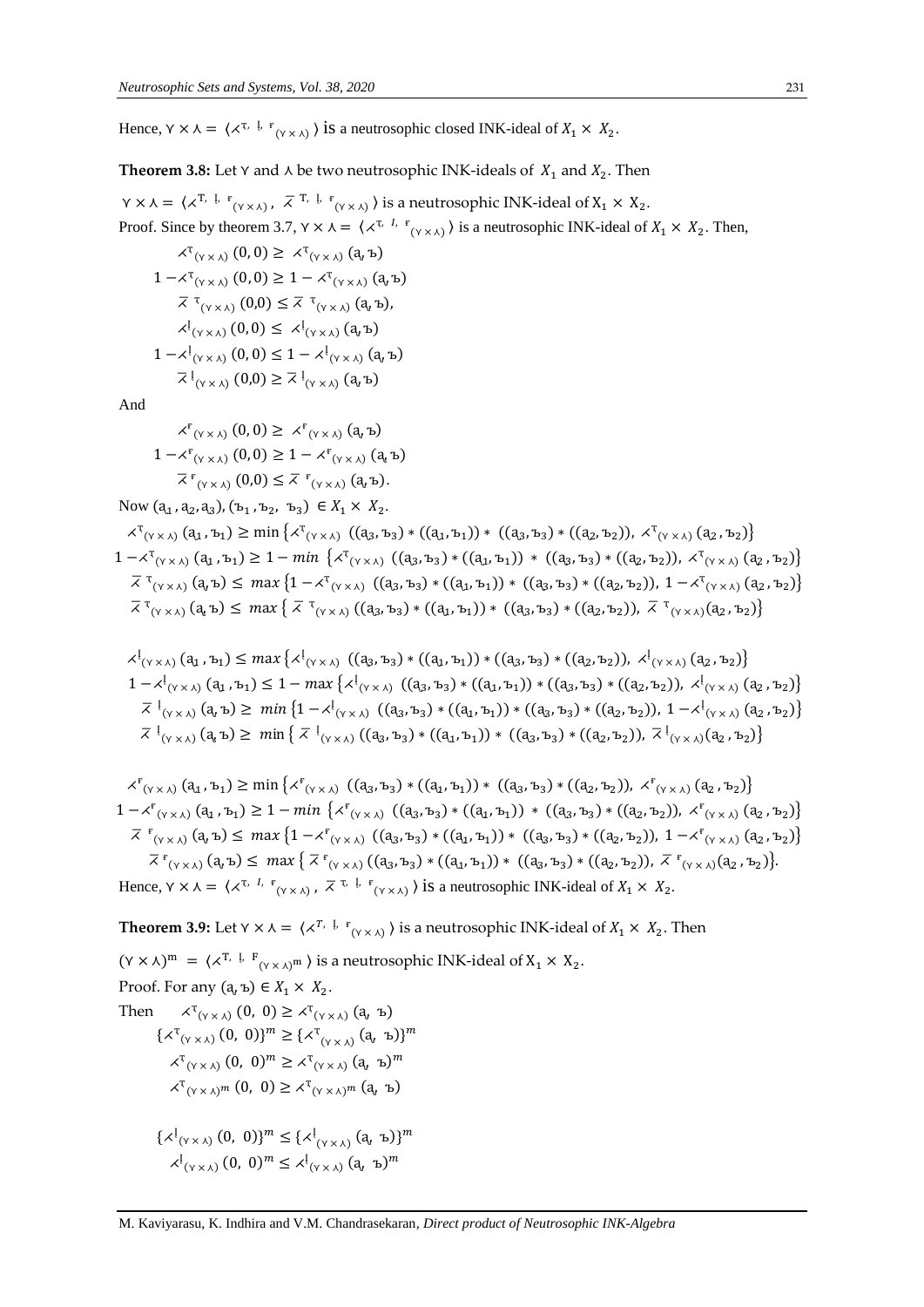$\lambda^{\left[1\atop{\gamma\times}\lambda\right]}^{m}(0, 0) \leq \lambda^{\left[1\atop{\gamma\times}\lambda\right]}^{m}(a, b)$ 

And

 $\{\lambda^{\mathrm{F}}_{(\gamma \times \lambda)}(0, 0)\}^m \geq \{\lambda^{\mathrm{F}}_{(\gamma \times \lambda)}(a, 0)\}^m$  $\langle \mathcal{A}^{\mathbf{F}}_{(\mathbf{Y}\times\mathbf{A})}(0, 0)^m \geq \mathcal{A}^{\mathbf{F}}_{(\mathbf{Y}\times\mathbf{A})}(a, \mathbf{b})^m \rangle$  $\chi^{\mathrm{F}}_{(\gamma \times \lambda)^m} (0, 0) \geq \chi^{\mathrm{F}}_{(\gamma \times \lambda)^m} (a_{\nu} b).$ 

Now  $(a_1, a_2, a_3)$ ,  $(b_1, b_2, b_3) \in X_1 \times X_2$ .

 $\{\chi^{\text{T}}_{(\gamma \times \lambda)} \; ((a_1, b_1))^m \geq min \; \{\chi^{\text{T}}_{(\gamma \times \lambda)} \; ((a_3, b_3) * ((a_1, b_1)), ((a_3, b_3) * ((a_2, b_2)), \; \chi^{\text{T}}_{(\gamma \times \lambda)} \; (a_2, b_2)\right\}^m$  $\lambda^{\text{T}}(\gamma \times \lambda)$   $(a_1, b_1)^m \ge \min \left\{ \lambda^{\text{T}}(\gamma \times \lambda) \left( ((a_3, b_3) * (a_1, b_1)) * ((a_3, b_3) * (a_2, b_2)) \right)^m, \lambda^{\text{T}}(\gamma \times \lambda) (a_2, b_2)^m \right\}$  $\lambda^{\mathsf{T}}(\gamma \times \lambda)^m$   $(a_1, b_1) \geq min \{ \lambda^{\mathsf{T}}(\gamma \times \lambda)^m \left( ((a_3, b_3) * (a_1, b_1)) * ((a_3, b_3) * (a_2, b_2)) \right), \lambda^{\mathsf{T}}(\gamma \times \lambda)^m (a_2, b_2) \}$ 

$$
\{\lambda^{l}(y \times \lambda) \ ( (a_{1}, b_{1}) \}^{m} \leq \max \{\lambda^{l}(y \times \lambda) \ ( (a_{3}, b_{3}) \ast ( (a_{1}, b_{1}) ), ((a_{3}, b_{3}) \ast ( (a_{2}, b_{2}) ), \lambda^{l}(y \times \lambda) (a_{2}, b_{2}) \}^{m}
$$
  
\n
$$
\lambda^{l}(y \times \lambda) (a_{1}, b_{1})^{m} \leq \max \{\lambda^{l}(y \times \lambda) \ ((a_{3}, b_{3}) \ast (a_{1}, b_{1})) \ast ((a_{3}, b_{3}) \ast (a_{2}, b_{2})) \}^{m}, \lambda^{l}(y \times \lambda) (a_{2}, b_{2})^{m} \}
$$
  
\n
$$
\{\lambda^{l}(y \times \lambda)^{m} (a_{1}, b_{1}) \leq \max \{\lambda^{l}(y \times \lambda)^{m} \ ((a_{3}, b_{3}) \ast (a_{1}, b_{1})) \ast ((a_{3}, b_{3}) \ast (a_{2}, b_{2})) \}, \lambda^{l}(y \times \lambda)^{m} (a_{2}, b_{2}) \}
$$
  
\nAnd

 $\{\lambda^{\mathbf{r}}_{(\gamma \times \lambda)} \left( (a_{1}, b_{1}) \right)^{m} \geq min \left\{ \lambda^{\mathbf{r}}_{(\gamma \times \lambda)} \left( (a_{3}, b_{3}) * \left( (a_{1}, b_{1}) \right), ((a_{3}, b_{3}) * \left( (a_{2}, b_{2}) \right), \right. \right. \right. \times_{\left. (\gamma \times \lambda) \right.} \left. (a_{2}, b_{2}) \right\}^{m}$  $\lambda^{\mathbf{f}}(\gamma \times \lambda)$   $(a_1, b_1)^m \ge \min \left\{ \lambda^{\mathbf{f}}(\gamma \times \lambda) \left( ((a_3, b_3) * (a_1, b_1)) * ((a_3, b_3) * (a_2, b_2)) \right)^m, \lambda^{\mathbf{f}}(\gamma \times \lambda) (a_2, b_2)^m \right\}$  $\lambda^{\mathrm{F}}(\gamma \times \lambda)^{m}$   $(a_{1}, b_{1}) \geq min \big\{ \lambda^{\mathrm{F}}(\gamma \times \lambda)^{m} \left( ((a_{3}, b_{3}) * (a_{1}, b_{1})) * ((a_{3}, b_{3}) * (a_{2}, b_{2})) \right), \lambda^{m}(\gamma \times \lambda)^{m} (a_{2}, b_{2}) \big\}$ Hence,  $(\forall \times \lambda)^m = (\measuredangle^{\tau, I, \mathbf{F}}_{(\forall \times \lambda)^m})$  is a neutrosophic INK-ideal of  $X_1 \times X_2$ .

**Theorem 3.10:** Let  $Y \times \lambda = \langle \lambda^{T, \varphi} \rangle^T$  and  $Y \times \Gamma = \langle \lambda^{T, \varphi} \rangle^T$  is a neutrosophic INKideal of  $X_1$  and  $X_2$ . Then  $(\gamma \times \lambda) \cap (Y \times \Gamma) = (\lambda^{T, \frac{1}{2} \cdot \frac{1}{2}}) \cdot (\gamma \times \lambda) \cap (\gamma \times \Gamma)$  is a neutrosophic INK-ideal of  $X_1 \times X_2$ .

Proof. For any  $(a_0 b) \in X_1 \times X_2$ .

$$
\langle X^{T}(Y \times A) \rangle (0, 0) \geq \langle X^{T}(Y \times A) \rangle (a, b) \text{ and } \langle X^{T}(Y \times A) \rangle (0, 0) \geq \langle X^{T}(Y \times T) \rangle (a, b) \rangle
$$

$$
\langle X^{T}(Y \times A) \rangle (0, 0), \langle X^{T}(Y \times A) \rangle (0, 0) \geq \langle X^{T}(Y \times A) \rangle (a, b), \langle X^{T}(Y \times T) \rangle (a, b) \rangle
$$

$$
\min \{ \langle X^{T}(Y \times A) \rangle (0, 0), \langle X^{T}(Y \times A) \rangle (0, 0) \} \geq \min \{ \langle X^{T}(Y \times A) \rangle (a, b), \langle X^{T}(Y \times T) \rangle (a, b) \}
$$

$$
\langle X^{T}(Y \times A) \rangle (Y \times T) (0, 0) \geq \langle X^{T}(Y \times A) \rangle (Y \times T) (a, b),
$$

$$
\begin{aligned}\n&\times^{l}(v \times \lambda) \ (0, 0) \leq \times^{l}(v \times \lambda) \ (a, b) \ and \ &\times^{l}(v \times \lambda) \ (0, 0) \leq \times^{l}(v \times r) \ (a, b) \\
&\times^{l}(v \times \lambda) \ (0, 0), \ &\times^{l}(v \times \lambda) \ (0, 0) \leq \times^{l}(v \times \lambda) \ (a, b), \ &\times^{l}(v \times r) \ (a, b) \\
&\times^{l}(v \times \lambda) \ (0, 0), \ &\times^{l}(v \times \lambda) \ (0, 0) \leq \max\{\times^{l}(v \times \lambda) \ (a, b), \ &\times^{l}(v \times r) \ (a, b)\} \\
&\times^{l}(v \times \lambda) \ (0, 0) \leq \times^{l}(v \times \lambda) \ (0, 0) \leq \times^{l}(v \times \lambda) \ (0, 0) \leq \lambda^{l}(v \times \lambda) \ (0, 0) \end{aligned}
$$

$$
\chi^{\mathbf{F}}(\gamma \times \lambda) (0,0) \geq \chi^{\mathbf{F}}(\gamma \times \lambda) (a, b) \text{ and } \chi^{\mathbf{F}}(\gamma \times \lambda) (0,0) \geq \chi^{\mathbf{F}}(\gamma \times \Gamma) (a, b)
$$
\n
$$
\chi^{\mathbf{F}}(\gamma \times \lambda) (0, 0), \chi^{\mathbf{F}}(\gamma \times \lambda) (0, 0) \geq \chi^{\mathbf{F}}(\gamma \times \lambda) (a, b), \chi^{\mathbf{F}}(\gamma \times \Gamma) (a, b)
$$
\n
$$
\min \{\chi^{\mathbf{F}}(\gamma \times \lambda) (0, 0), \chi^{\mathbf{F}}(\gamma \times \lambda) (0, 0) \} \geq \min \{\chi^{\mathbf{F}}(\gamma \times \lambda) (a, b), \chi^{\mathbf{F}}(\gamma \times \Gamma) (a, b) \}
$$
\n
$$
\chi^{\mathbf{F}}(\gamma \times \lambda) (1, 0) \geq \chi^{\mathbf{F}}(\gamma \times \lambda) (1, 0) \geq \chi^{\mathbf{F}}(\gamma \times \lambda) (1, 0) \times \chi^{\mathbf{F}}(\gamma \times \Gamma) (a, b).
$$

Now  $(a_1, a_2, a_3)$ ,  $(b_1, b_2, b_3) \in X_1 \times X_2$ .  $\lambda^{\text{T}}(\gamma \times \lambda)$  ( $a_1, b_1$ ) = min { $\lambda^{\text{T}}(\gamma \times \lambda)$  (( $a_3, b_3$ ) \* (( $a_1, b_1$ )), ( $(a_3, b_3)$  \* (( $a_2, b_2$ )),  $\lambda^{\text{T}}(\gamma \times \lambda)$  ( $a_2, b_2$ )},  $\lambda^T(\gamma \times \Gamma)$  ( $a_1$ ,  $b_1$ ) = min { $\lambda^T(\gamma \times \Gamma)$  (( $a_3$ ,  $b_3$ ) \* (( $a_4$ ,  $b_1$ )), (( $a_3$ ,  $b_3$ ) \* (( $a_2$ ,  $b_2$ )),  $\lambda^T(\gamma \times \Gamma)$  ( $a_2$ ,  $b_2$ )).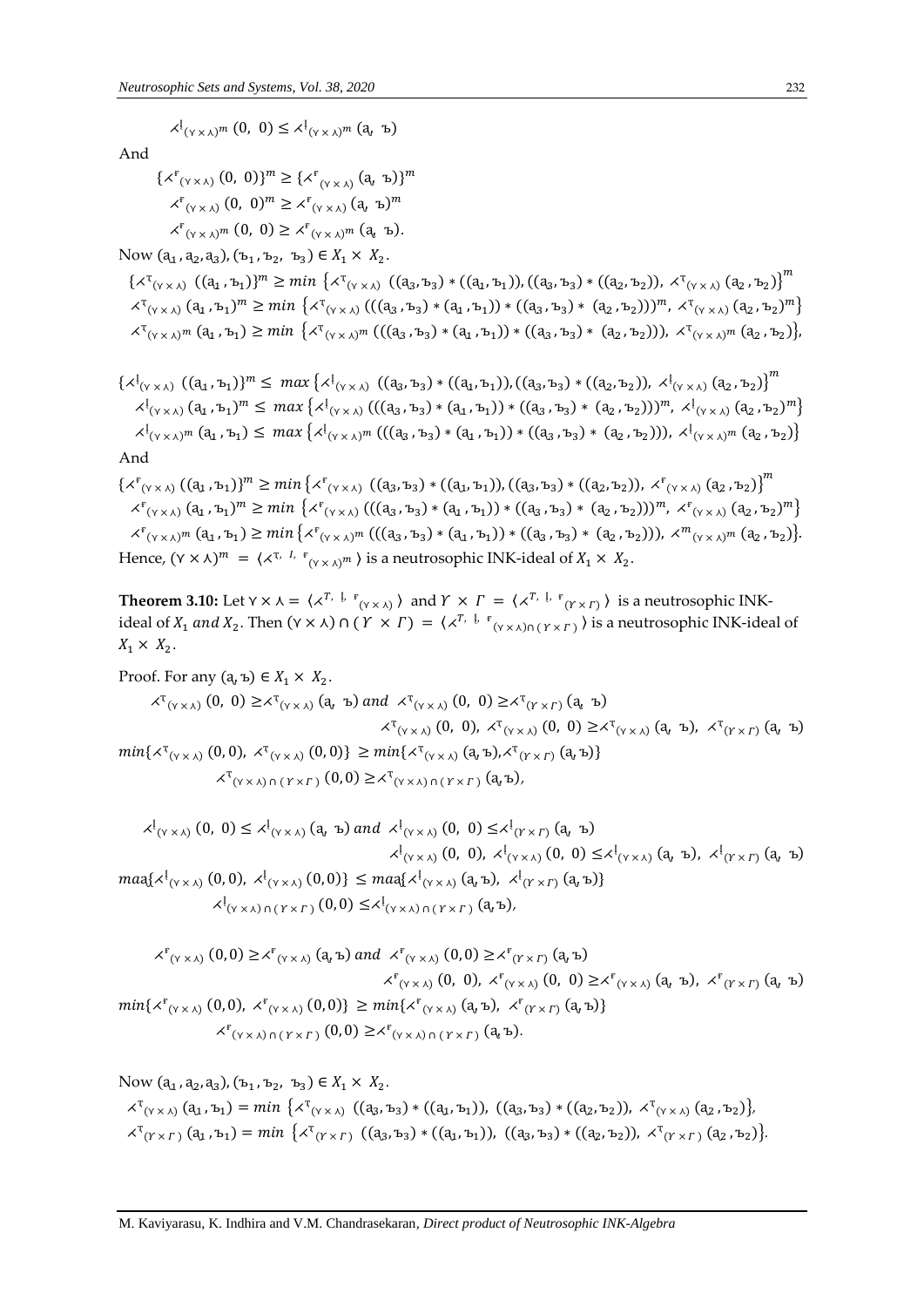$\{x^{T}(y \times A) ((a_{1}, b_{1}), x^{T}(y \times r) (a_{1}, b_{1}))\}$  $\geq \int min\{x^{T}(y \times \lambda) \cdot ((a_3, b_3) * ((a_4, b_1)), ((a_3, b_3) * ((a_2, b_2)), x^{T}(y \times \lambda) \cdot (a_2, b_2))\}$  $min\{x^{\tau}(x \times r) \mid ((a_3, b_3) * ((a_4, b_1)), ((a_3, b_3) * ((a_2, b_2)), x^{\tau}(x \times r) (a_2, b_2))\}$  $\geq min \left\{ \frac{x^{\mathrm{T}}(x \times \lambda)}{(a_3, b_3)} \cdot (a_1, b_1), ((a_3, b_3) \cdot (a_2, b_2)), \, x^{\mathrm{T}}(x \times r) \right.$   $\left. \frac{(a_3, b_3)}{(a_3, b_3)} \cdot (a_1, b_1), ((a_3, b_3) \cdot (a_2, b_2)\right\}$  $*(a_1, b_1)), ((a_3, b_3) * (a_2, b_2)), min\{x^T(x x) (a_2, b_2), x^T(x x) (a_2, b_2)\}$  $\chi^{\mathfrak{r}}_{(\mathsf{Y}\times\mathsf{X})\cap(\mathsf{Y}\times\mathsf{\Gamma})}(\mathsf{a}_{\mathsf{1}},\mathsf{b}_{\mathsf{1}})$  $\geq {\{\langle \mathcal{X}^{\mathsf{T}}_{(\gamma \times \lambda) \cap (\gamma \times \Gamma)} ((\mathsf{a}_{3},\mathsf{b}_{3}) * (\mathsf{a}_{4},\mathsf{b}_{1})) , ((\mathsf{a}_{3},\mathsf{b}_{3}) * (\mathsf{a}_{2},\mathsf{b}_{2})) , \mathcal{X}^{\mathsf{T}}_{(\gamma \times \lambda) \cap (\gamma \times \Gamma)} (\mathsf{a}_{2},\mathsf{b}_{2}) \}}$  $\lambda^{\{v_{(x,x)}\}}(a_1, b_1) = max \{\lambda^{\{v_{(x,x)}\}}((a_3, b_3) * ((a_1, b_1)), ((a_3, b_3) * ((a_2, b_2)), \lambda^{\{v_{(x,x)}\}}(a_2, b_2))\}$  $\lambda^{\{t\}}(Y\times Y)$  ( $a_1, b_1$ ) = max { $\lambda^{\{t\}}(Y\times Y)$  (( $a_3, b_3$ ) \* (( $a_4, b_1$ )), ( $(a_3, b_3)$  \* (( $a_2, b_2$ )),  $\lambda^{\{t\}}(Y\times Y)$  ( $a_2, b_2$ )}.  $\{\lambda^l_{(Y\times\lambda)}((a_1, b_1), \lambda^l_{(Y\times\Gamma)}(a_1, b_1))\}$  $\leq \int \max\{\lambda^{\left[ \right.}_{(\gamma \times \lambda)} \left( (a_3, b_3) * ((a_1, b_1) \right), ((a_3, b_3) * ((a_2, b_2)) \right), \lambda^{\left[ \right.}_{(\gamma \times \lambda)} (a_2, b_2) \right\}$  $max\{x^1_{(Y \times Y)}((a_3, b_3) * ((a_4, b_1)), ((a_3, b_3) * ((a_2, b_2)), x^1_{(Y \times Y)} (a_2, b_2))\}$ 

$$
\leq \max \begin{cases} \max \{ \lambda^{l}(y \times \lambda) \left( (a_{3}, b_{3}) * (a_{1}, b_{1}) \right), ((a_{3}, b_{3}) * (a_{2}, b_{2}) \right), \lambda^{l}(y \times r) \left( (a_{3}, b_{3}) \right) \\ * (a_{1}, b_{1}) \right), ((a_{3}, b_{3}) * (a_{2}, b_{2}) \right), \max \{ \lambda^{l}(y \times \lambda) \left( (a_{2}, b_{2}) \right), \lambda^{l}(y \times r) \left( (a_{2}, b_{2}) \right) \} \\ \times \{ \lambda^{l}(y \times \lambda) \cap (Y \times r) \left( (a_{1}, b_{1}) \right) \\ \leq \{ \lambda^{l}(y \times \lambda) \cap (Y \times r) \left( (a_{3}, b_{3}) * (a_{1}, b_{1}) \right), ((a_{3}, b_{3}) * (a_{2}, b_{2}) \right), \lambda^{l}(y \times \lambda) \cap (Y \times r) \left( (a_{2}, b_{2}) \right) \} \end{cases}
$$

#### And

 $\lambda^{\mathbf{F}}$ <sub>(Y ×  $\lambda$ )</sub> ( $\mathbf{q}_1$ ,  $\mathbf{b}_1$ ) =  $min \{ \lambda^{\mathbf{F}}$  ( $\lambda \times \lambda$ ) (( $\mathbf{q}_3$ ,  $\mathbf{b}_3$ ) \* (( $\mathbf{q}_1$ ,  $\mathbf{b}_1$ )), (( $\mathbf{q}_3$ ,  $\mathbf{b}_3$ ) \* (( $\mathbf{q}_2$ ,  $\mathbf{b}_2$ )),  $\lambda^{\mathbf{F}}$  ( $\mathbf{v} \times \lambda$ ) ( $\mathbf{q}_2$ ,  $\math$  $\lambda^{\mathbf{F}}$ <sub>( $\gamma \times \Gamma$ )</sub> ( $\mathbf{a}_1$ ,  $\mathbf{b}_1$ ) =  $min \{ \lambda^{\mathbf{F}}$ ( $\gamma \times \Gamma$ ) (( $\mathbf{a}_3$ ,  $\mathbf{b}_3$ ) \* (( $\mathbf{a}_4$ ,  $\mathbf{b}_1$ )), (( $\mathbf{a}_3$ ,  $\mathbf{b}_3$ ) \* (( $\mathbf{a}_2$ ,  $\mathbf{b}_2$ )),  $\lambda^{\mathbf{F}}$ ( $\gamma \times \Gamma$ ) ( $\mathbf{a}_2$ ,  $\mathbf{b}_2$  $\{x_{(Y\times\lambda)}^F((a_1, b_1), x_{(Y\times\Gamma)}^F(a_1, b_1)\}\$ 

$$
\geq \{\min\{\lambda^{r}(y \times \lambda) \ ((a_{3}, b_{3}) * ((a_{1}, b_{1})), ((a_{3}, b_{3}) * ((a_{2}, b_{2})), \lambda^{r}(y \times \lambda) (a_{2}, b_{2}))\} \\\leq \min\{\lambda^{r}(y \times r) \ ((a_{3}, b_{3}) * ((a_{1}, b_{1})), ((a_{3}, b_{3}) * ((a_{2}, b_{2})), \lambda^{r}(y \times r) (a_{2}, b_{2}))\}
$$

$$
\geq min \begin{cases} min\{x_{(\gamma \times \lambda)}((a_3, b_3) * (a_1, b_1)), ((a_3, b_3) * (a_2, b_2)), x_{(\gamma \times \Gamma)}((a_3, b_3))\\ * (a_1, b_1)), ((a_3, b_3) * (a_2, b_2)), min\{x_{(\gamma \times \lambda)}(a_2, b_2), x_{(\gamma \times \Gamma)}(a_2, b_2)\}\end{cases}
$$

 $\chi^{\mathrm{F}}_{(\gamma \times \lambda) \cap (\gamma \times \Gamma)}$   $(a_1, b_1)$ 

 $\geq {\{\langle \mathbf{x}_{(\gamma \times \lambda) \cap (\gamma \times \Gamma)}((\mathbf{a}_{3}, \mathbf{b}_{3}) * (\mathbf{a}_{1}, \mathbf{b}_{1}))}, ((\mathbf{a}_{3}, \mathbf{b}_{3}) * (\mathbf{a}_{2}, \mathbf{b}_{2}))}, \mathbf{x}_{(\gamma \times \lambda) \cap (\gamma \times \Gamma)}(\mathbf{a}_{2}, \mathbf{b}_{2})\}.$ Hence,  $(\forall \times \lambda) \cap (Y \times \Gamma) = (\{ \forall^{\tau, \xi, \xi} \}_{\tau(\forall \times \lambda) \cap (Y \times \Gamma)} )$  is a neutrosophic INK-ideal of  $X_1 \times X_2$ .

#### **4. Conclusion**

In this paper we applied the notion of direct product of neutrosophic set to INK-ideal of INKalgebra. We hhave Introduced the direct product the concept of neutrosophic INK-algebra and a direct product of closed neutrosophic INK-ideal, and have Investigated several properties. We have provided conditions for a direct product of neutrosophic set to be a direct product of neutrosophic INK-ideal in INK-algebra.

#### **References**

1. Smarandache, F. Neutrosophic set-a generalization of the Intuitionistic fuzzy set*. International Journal of Pure Applied Mathematics,* **2005**, 24 (3), 287-297.